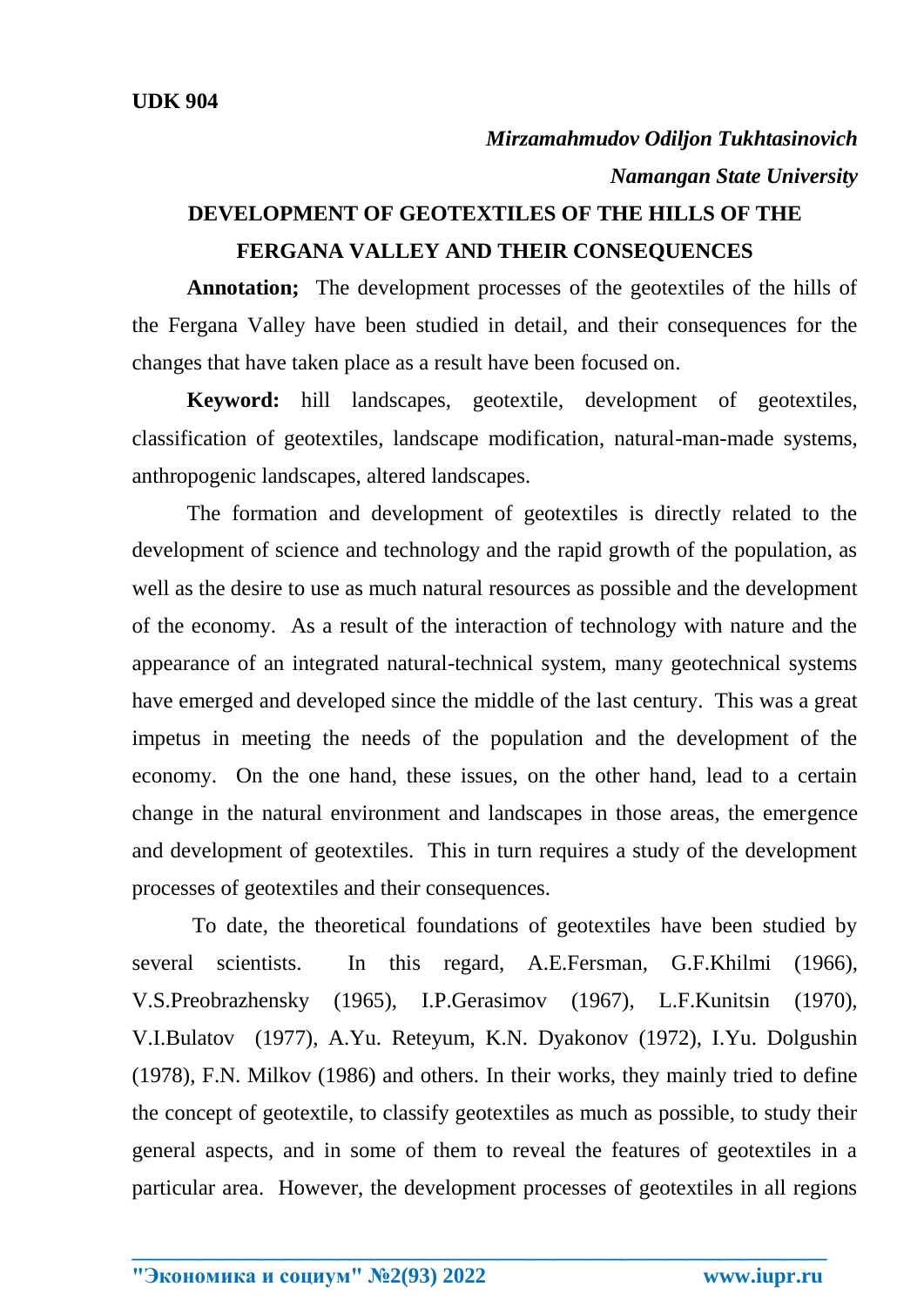and their consequences have not been sufficiently studied. It also requires a continuous study of the development processes of geotextiles and their consequences, as the population continues to grow and science and technology develop.

Most of the territory of the Fergana Valley consists of hill landscapes, and the natural conditions of these areas provide favorable conditions for the development of agriculture. As a result, the main part of these areas specializes in irrigated agriculture, on the basis of which many irrigated lands, canals, collectors, reservoirs and other geotechnical systems have emerged and begun to develop. As a result, the region lost its natural character and was replaced by a number of anthropogenic systems. In particular, Andijan Reservoir, Karkidon Reservoir, Chartak Reservoir, Eskier Reservoir, Kenkolsoy Reservoir, Olmasoy Reservoir, Sarvaksay Reservoir, Big Andijan Canal, Big Fergana Canal, Big Namangan Canal, North Fergana Canal, South Fergana Canal and others In addition, most of the major cities of the valley, the various factories and plants that formed on their basis, transport and railways, as well as the landscapes in which they are located, are located in hilly areas with favorable natural conditions.

The formation and development of such geotextiles, in turn, has its positive and negative effects. In particular, the South Fergana canal has a length of 162 km and provides water to 75.8 thousand hectares, the Big Andijan canal is 109 km long, the total irrigated area is 140.6 thousand hectares, the length of the Big Namangan canal is 135.3 thousand The Greater Fergana Canal is 270 km long in Uzbekistan and supplies water to 203.6 thousand hectares.Of the reservoirs, the full volume of the Kosonsoy reservoir is 165.0 mln. m3, in Kosonsoy-Chust-Turakurgan districts 32 thousand hectares of new arable lands, the total water volume of the Chartak reservoir is 23 million m3, a total of 3207 hectares of arable lands, the total water volume of the Eskier reservoir is 20.0 mln. m3, a total of 2464 hectares of arable land, the total water volume of the Karasuv reservoir is 7.0 mln. m3, 1250 hectares of arable land, the total water volume of the Varzik reservoir is 18.0 mln. m3, which provides water to 2,428 hectares of arable land.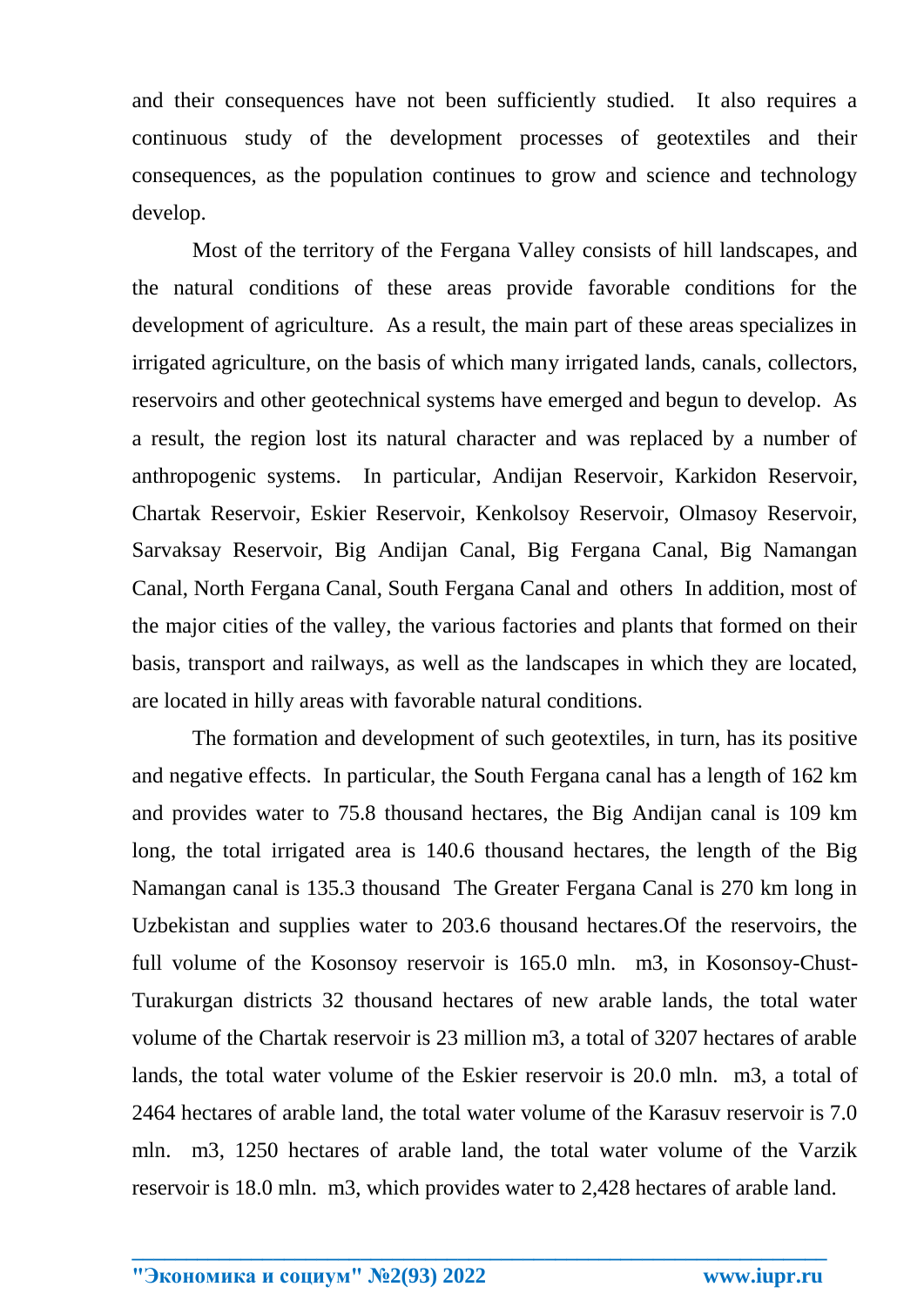As a result, the valley achieved high productivity in agriculture and served as an important factor in meeting the needs of a large population.

There are a number of views on the development of geotextiles of the hills of the Fergana Valley and their consequences.

N.I.Akhtirtseva (1977) distinguishes five types of anthropogenic landscapes based on the characteristics of the process of anthropogenicization of all landscapes.

1. Modified landscapes. 2. Renated landscapes. 3. Transformed anthropogenic landscapes. 4. Landscapes as natural. 5. Anthropogenic landscapes.

 A.G.Isochenko (1991) in his classification of the impact of human activity on landscapes and its theoretical problems mainly reflected four groups of landscapes:

1) Conditionally unaltered (primitive) landscapes. 2) Weakly altered landscapes. 3) Disturbed (strongly altered) landscapes.

4) Cultural landscapes.

According to D.L. Armand (1975) there are five types of landscapes that change under the influence of human activity:

1.Almost completely modified landscapes. 2. Strongly altered landscapes. 3. Slightly altered landscapes. 4. Weakly altered landscapes. 5. Virtually unaltered landscapes.

V.L.Kotelnikov (1950) divided landscapes into modified, weakly altered, moderately altered, strongly altered, and planally altered species.

According to I.M. Zabelin, anthropogenic landscapes themselves are further divided into two: natural anthropogenic and cultural landscapes.

According to A.G. Isachenko (1991), many modern landscapes have been changed as a result of irrational human activities and need to be transformed into cultural landscapes. One of the most key features of such landscapes should be accountability and cost-effectiveness.The main goal of man is to develop the internal potential of the landscape, to activate natural processes and increase the efficiency of the landscape. To achieve this goal, the land is leveled, the soil is rolled to a certain thickness, fertilized, a certain crop is planted, watered, various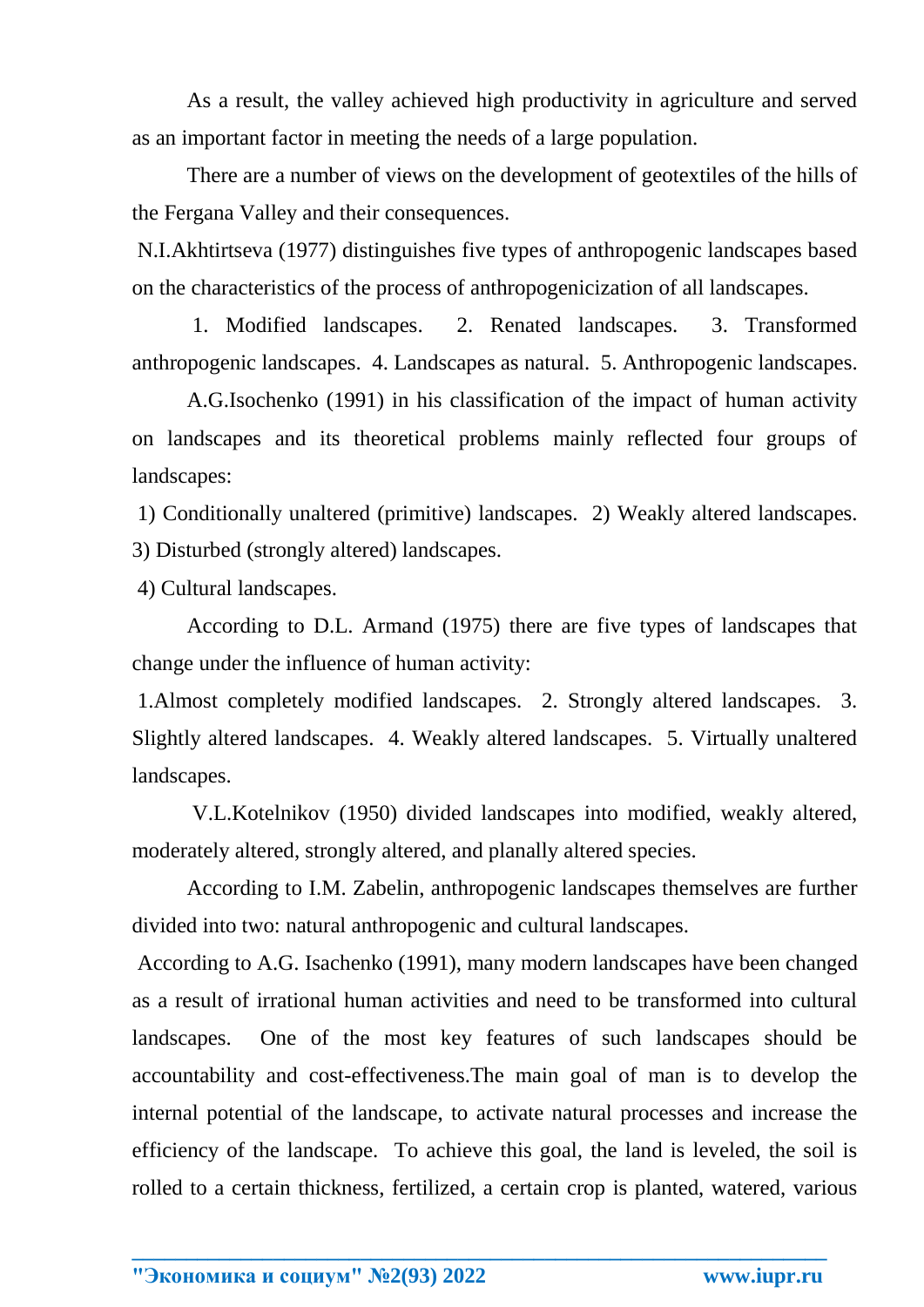drugs against weeds and pests are used, the soil is washed away, the sap is drained, and so on. In this regard, it also causes various environmental problems.

The hills of the Fergana Valley have undergone a number of changes under the influence of various sectors of human economic activity, especially agriculture. They include changes in relief, reduction of humus in the soil, the formation of agroirrigation deposits, leaching of the soil layer, pollution of landscapes, the development of engineering geographical processes, and others.

In the process of formation of geographical conditions in the hills of the Fergana Valley, the change of relief occurs in the following directions: quarry relief forms due to excavation of lands and construction of roads; irrigation constructions and secondary forms of irrigation ameliorative reliefs; peculiar relief forms as a result of construction of gardens and vineyards in the form of terraces on sloping hillsides; flattened relief forms have appeared in the areas intended for new irrigation.

The changing directions of soils were manifested in the reduction of humus, the conversion of culture soil, salinization, erosion and other manifestations.

Most of the natural-anthropogenic systems in the region are agro-landscapes. They consist of irrigated agriculture, lalmi farming, pastures and meadows.

Taking into account the changes in the geosystems of the hills of the Fergana Valley under the influence of man, OT Mirzamahmudov identified the following regions:

In particular, the geographical conditions of the weakly altered landscapeecological zone are mainly created by pastoralism and climate, inland waters, relief.

The geographical conditions of the changed landscape-ecological region are created by human economic activity and inland waters, relief.

The geographical conditions of the moderately changed landscapeecological region are formed by the relief, climate and economic activity of people.